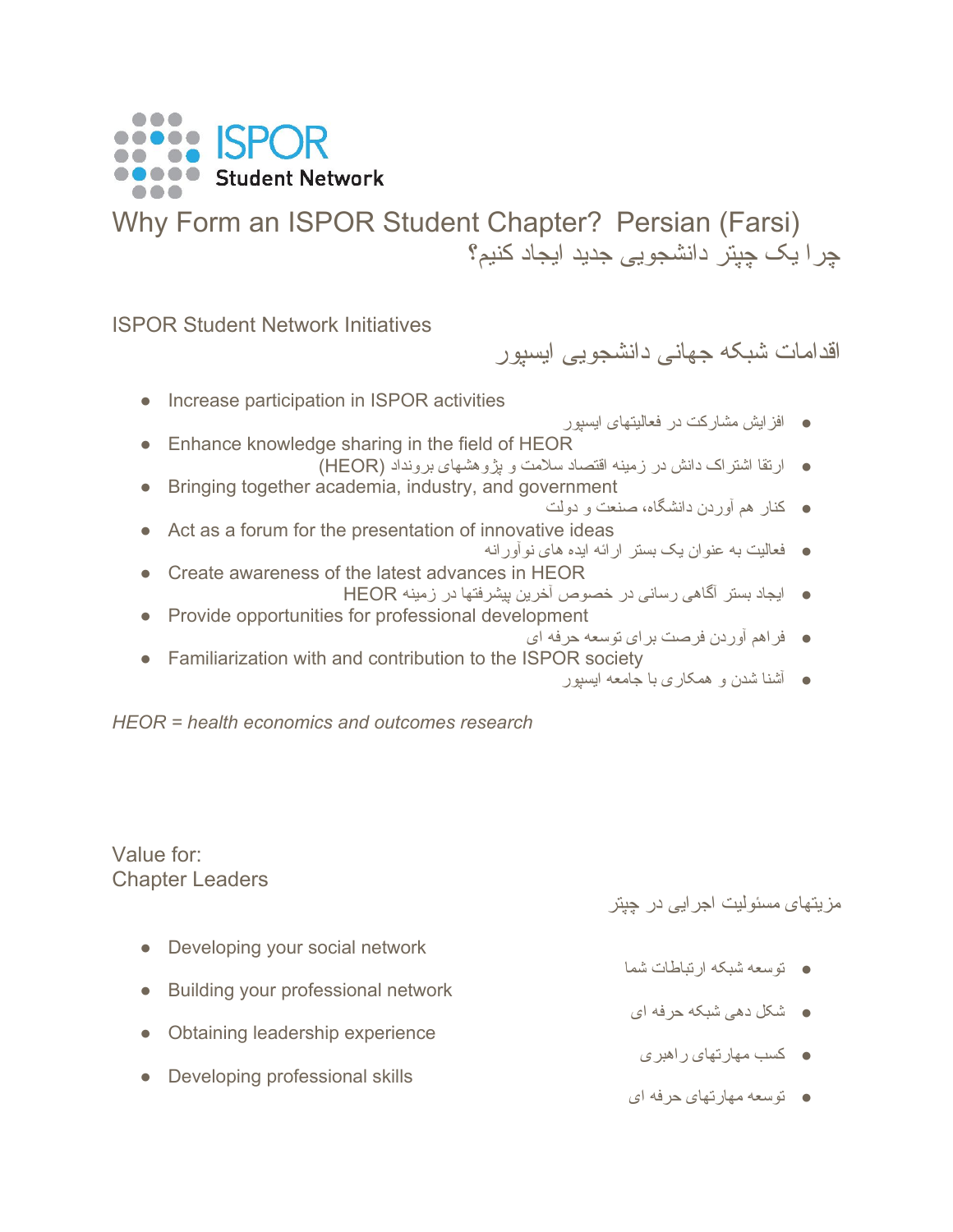● A lot of fun!

● فرصت کسب تجارب مسرت بخش

Value for: Student Members

مزیتهای عضویت برای دانشجویان

- Participation in ISPOR activities
- مشارکت در فعالیتهای مربوط به ایسپور
- Preparation for life after education ● آماده شدن برای زندگی حرفه ای بعد از اتمام تحصیل ● Access to ISPOR resources: Webinars, Internship & Fellowship Directories,
	- دسترسی به منابع ایسپور: وبینارها، موقعیتهای اینترنشیپ و کارورزی
- Travel Grants, Dymaximum, Discounts ● وامهای سفر برای شرکت در کنگره ها، تخفیفات متعدد برای بهره گیری از خدمات و محصولات مرتبط با ایسپور

Value for: Institutions

مزیتهایی برای دانشگاهها

● International exposure

● Worldwide recognition

- دیده شدن در عرصه های بین المللی
- فرصت شناخته شدن در سطح جهانی
- Collaborations

● ارتباطات و تعاملات گسترده

*"Initiating an ISPOR Student Chapter provided me with valuable experience that I wouldn't have obtained otherwise! Connecting with the ISPOR society really helped in being globally connected to others working in the field of HEOR!"*

راه اندازی یک چپتر دانشجویی فرصت کسب تجارب ارزشمندی برایم ایجاد کرد که به هیچ طریق دیگری نمیتوانستم آن را به دست بیاورم*.* حقیقتا متصل شدن به جامعه ایسپور به من کمک کرد که در بستری جهانی با سایر افرادی که در حیطه *HEOR* فعالیت میکنند مرتبط بشوم*.*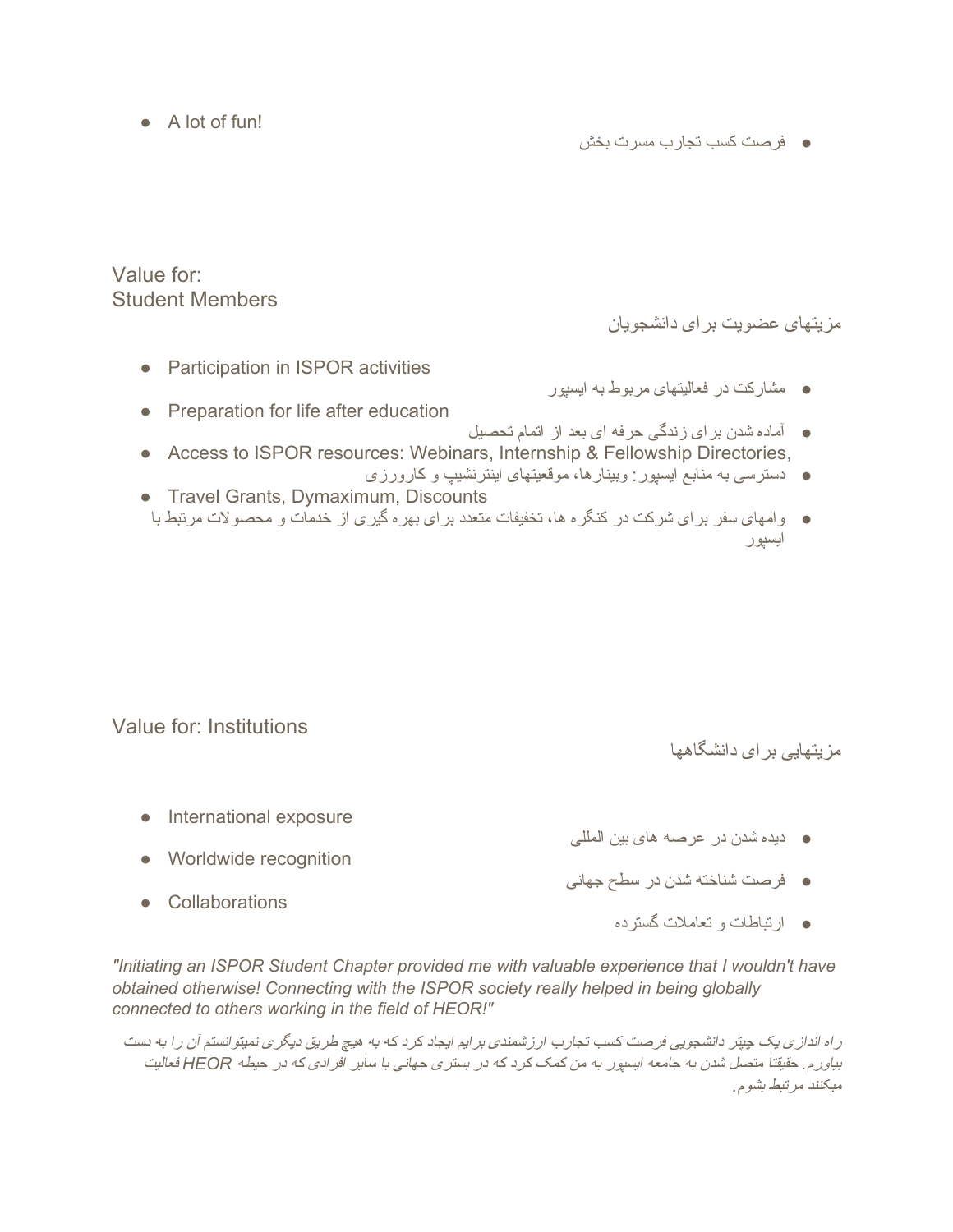## Five steps towards an ISPOR Student Chapter پنج قدم که برای یک چپتر دانشجویی باید برداشته شود

Step 1: Institutional support

قدم اول: حمایت دانشگاه

- Faculty Advisor to supervise Leaders
	- همکاری یک عضو هیئت علمی برای هدایت راهبران چپتر دانشجویی
- Endorsement by the institution e.g. Faculty or Department
	- دریافت موافقت و تایید رسمی از دانشگاه (دانشکده یا دپارتمان)

Step 2: Board constitution

قدم دوم: تشکیل بورد راهبری

● Chapter Leaders are ISPOR Members

● تمام افرادی که میخواهند چپتر دانشجویی را راهبری کنند می بایست از قبل به عضویت ایسپور درآمده باشند.

- Required: President, Treasurer, Secretary ● حداقل اعضای بورد تاسیس: رئیس، خزانه دار و دبیر
- Treasurer or Secretary is Vice-president
	- خزانه دار یا دبیر میتواند با حفظ سمت نایب رئیس باشد.
- Optional: Separate Vice-president ● اختیاری: میتوان یک شخص دیگر را به عنوان نایب رئیس تعیین کرد.

Step 3: Document preparation

قدم سوم: تدوین مستندات

- Complete the application and provide: Letter of intent, institutional approval letter, names of Chapter Leaders, Faculty Advisor CV, and constitution
	- فرم ثبت نام را تکمیل کنید و موارد ذیل را فراهم آورید:

نامه ابراز تمایل، نامه تاییدیه از دانشگاه، اسامی راهبران (اعضای تیم اجرایی) چپتر، رزومه عضو هیئت علمی که مسئولیت هدایت چپتر را بر عهده دارد و اساسنامه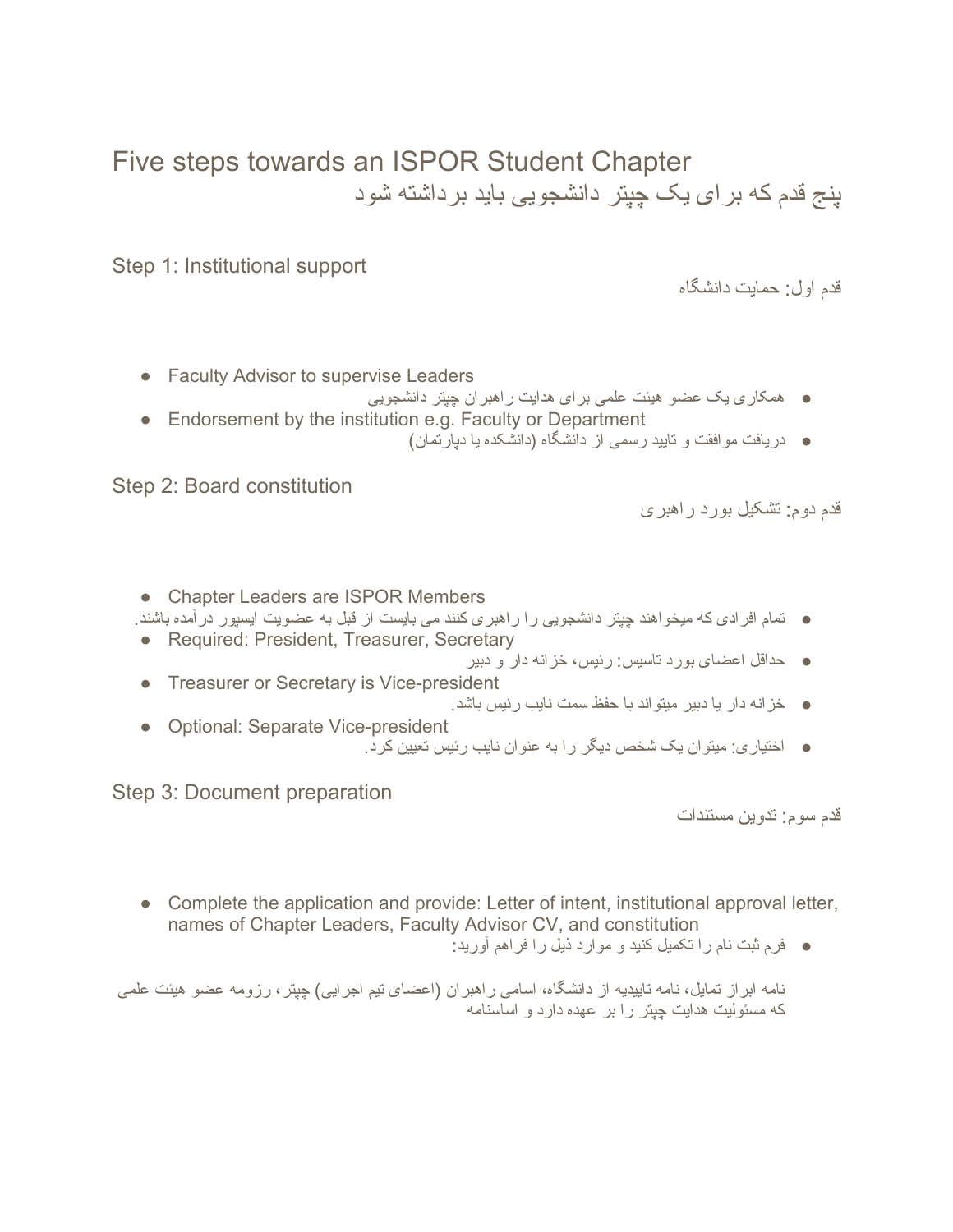Step 4: Chapter application

قدم چهارم

- E-mail the required documents from STEP 3 to [studentnetwork@ispor.org](mailto:studentnetwork@ispor.org) ● تمام مستندات مربوط به قدم سوم را به آدرس [org.ispor@studentnetwork](mailto:studentnetwork@ispor.org) ایمیل کنید.
- ● Congratulations! Your ISPOR Student Chapter application has been submitted
	- شاد باش! درخواست شما برای راه اندازی یک چپتر دانشجویی ثبت شد.

Step 5: Getting started

قدم پنجم: شروع فعالیت

- Be appointed to a Mentor Student Chapter
	- با یک چپتر دانشجویی باسابقه ارتباط بگیرید تا مرشد شما باشند.
- Organize events and apply for grants
- برای برنامه ها زمان بندی کنید، با تقویم ایسپور همراه شوید و در زمانهای تعریف شده برای برنامه هایتان وام دریافت کنید.
	- Participate in Chapter President calls ● در جلسات ماهیانه ای که نماینده همه چپترها حضور دارند شرکت کنید (حداقل یک نفر از هر چپتر)
	- Access the President Resource Center
		- به مرکز منابع کاربردی برای روسای چپترها دسترسی پیدا کنید.

## **Tips**

## نکات کاربردی

• The Chapter Development Committee is there to guide you through the application process.

● کمیته توسعه چپترهای جدید کنار شما هست تا در فرآیند آماده سازی و ارسال درخواست کمکتان کند.

- When finding support within your institution, ask for some basic resources to get the chapter going
	- برای راه اندازی اقداماتتان از دانشگاه حمایت مالی دریافت کنید.